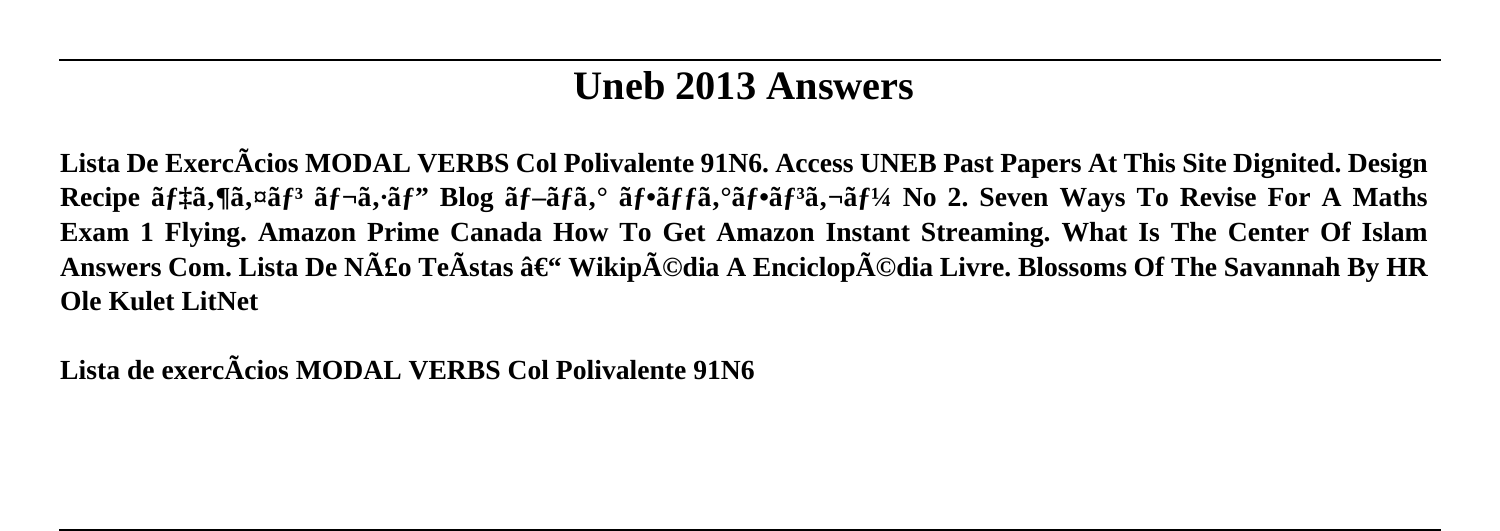## **May 8th, 2018 - 2 What are the meanings of the sentences below permission request suggestion deduction or wish**''**Access UNEB Past papers at this site Dignited**

January 25th, 2013 - Late last year a friend wanted to develop a web application that would provide past UNEB papers and a full Ugandan curriculum online I don $\hat{\mathcal{A}}^{\text{TM}}$  know what happened to his dream but I recently stumbled upon a website revisenow net offering almost a similar service to the one he wanted to develop'

'**Design Recipe デザイン レシピ Blog ブãƒã'° フッグフンガー No 2**

May 7th, 2018 - å ^日㕮フãƒfã,°ãƒ•ヾã¬ãƒ¼ã•§ã•™ã•Œã€•ã•¡ã,‡ã•"ã•¡ã,‡ã•"㕨ã,<sup>1</sup>ワãƒãƒ¼ã,`㕤ã•'㕦㕿㕾㕗㕟ã€,

ã, °ã f<sup>a</sup>ã f¼ã f<sup>3</sup>㕌埰本çš,,㕫好㕕㕪㕮㕧㕙㕌〕今回㕯ã f"ã f<sup>3</sup>ã,¯ã•§â~<del>¡</del>i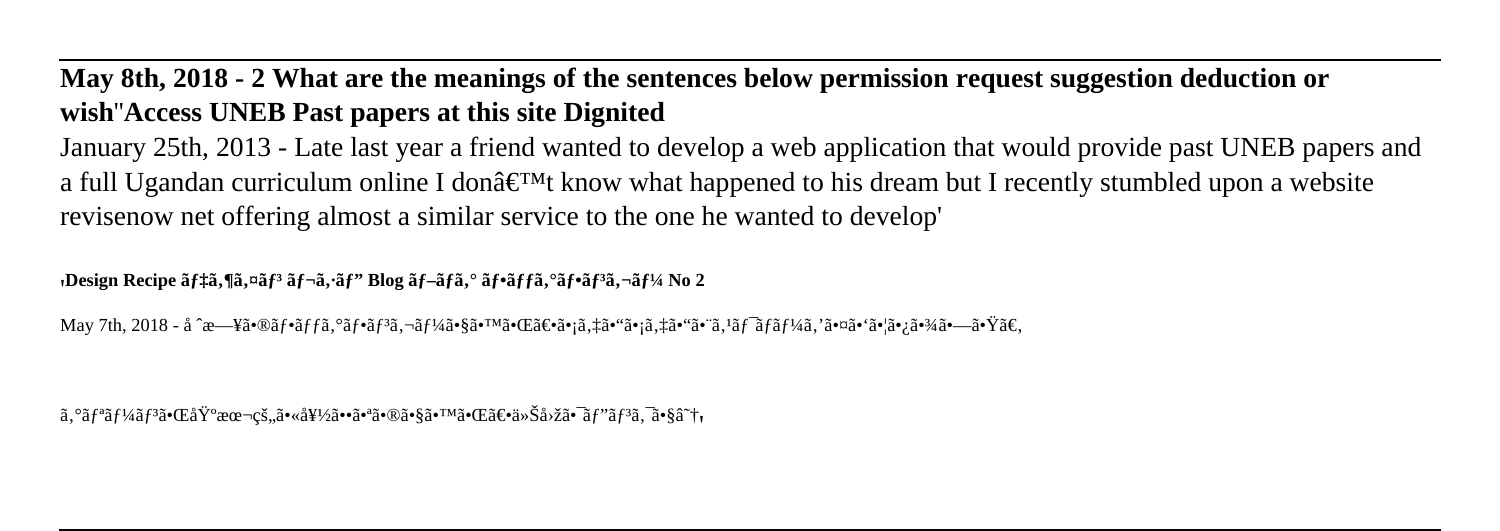## '**Seven ways to revise for a maths exam 1 Flying**

May 11th, 2018 - Colin Colin is a Weymouth maths tutor author of several Maths For Dummies books and A level maths guides He started Flying Colours Maths in 2008' '*Amazon Prime Canada How To Get Amazon Instant Streaming*

*May 11th, 2018 - I Dream Of Lillian By Elise Sharron Kaplan Advantage Act English Answers Mba In International Business The Physics Of Solar Cells Jenny Nelson Pdf*''**WHAT IS THE CENTER OF ISLAM ANSWERS COM APRIL 19TH, 2018 - THE FIRST HOLIEST CITY IS MECCA SECOND IS MEDINA THIRD IS AL QUDS JERUSALEM**'

**¦LISTA DE NãO TEÃSTAS – WIKIPéDIA A ENCICLOPéDIA LIVRE** 

MAY 11TH, 2018 - ATEÃSMO MARXISTA LENINISTA CRÃTICA AO ATEÃSMO DEMOGRAFIA DISCRIMINAçãO E PERSEGUIçãO LISTA DE NãO TEÃSTAS